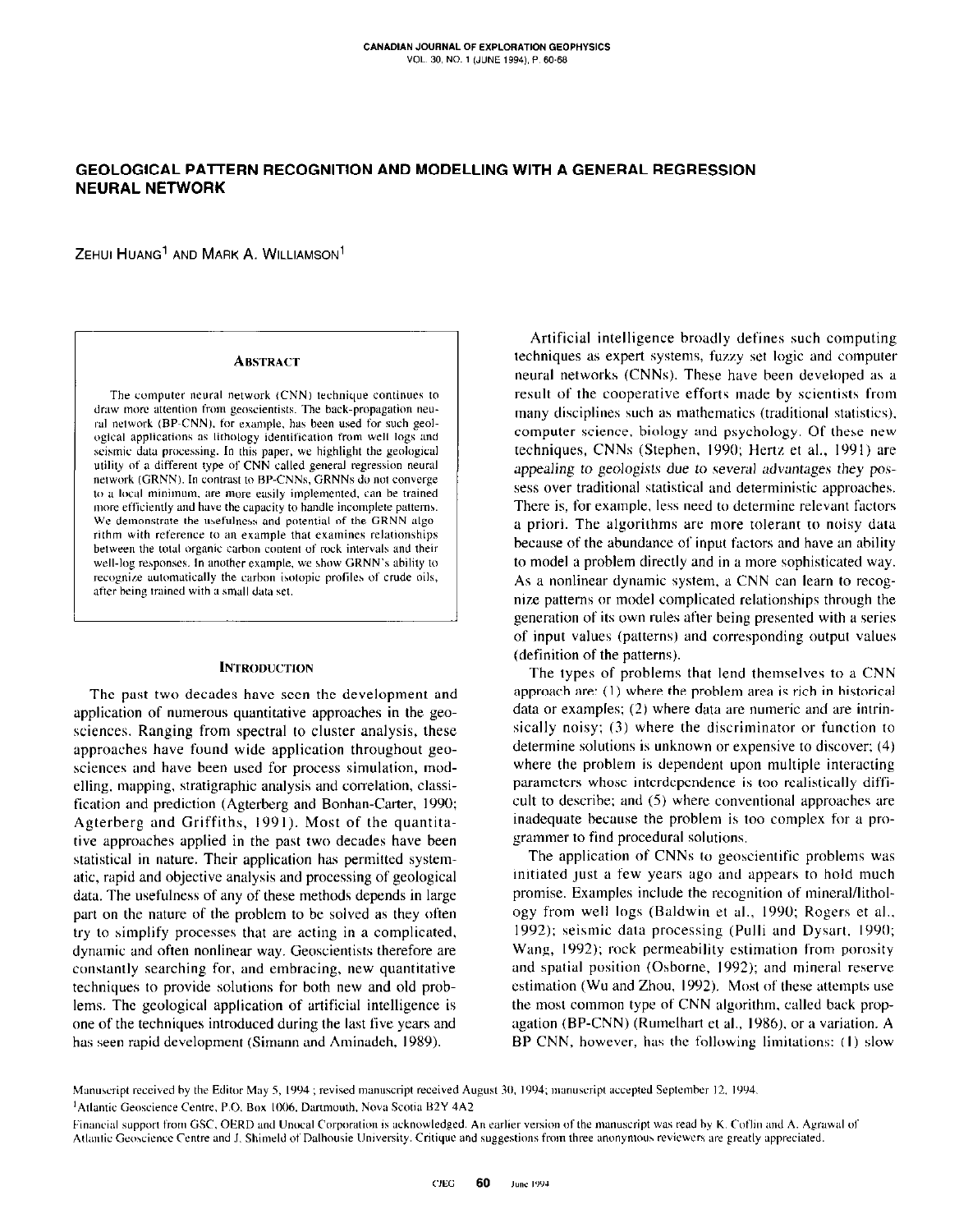learning convergence rate: (2) an inefficient approach to determine network architecture; (3) propensity to converge to local minima instead of finding the global minimum of the error surface (Caudill, 1988); and (4) sensitivity to the initially randomized weights. These limitations are only partially addressed in applications seen to date. For example, the quickprop algorithm (Fuhlman, 1988) and dynamic node creation scheme (Ash, 1989) were adopted in recent work by Wu and Zhou (1992). It is of use therefore to experiment with other CNN algorithms for solving geological problems.

In this paper. we present and demonstrate the ability of a different computer neural network algorithm, the General Regression Neuml Network (GRNN) (Specht, 1991). to perform geological pattern recognition and modelling. We outline the algorithm and then present two examples of its application. The first models the relationship between a suite of well-log responses and measured total organic carbon content as the basis for predicting organic carbon from well logs. The second classifies crude oil derived from different types of source rock according to their geochemical characteristics. Data for these applications arc from the published literature (Passey et al., 1990: Chung et al., 1994).

## THE ALGORITHM AND NEURAL NETWORK IMPLEMENTATION

The CRNN algorithm has little resemblance to the more widely used BP-CNN but it is similar to the probabilistic neural network (Specht, 1990). No iteration is involved in computing with the GRNN algorithm. It has, at its root. one of the most commonly used statistical techniques – regression analysis. To perform regression, one has to assume (or guess) a certain functional form to analyze the data points and to determine the parameters of the function. The limitation of this approach is in the choice of the function. If the wrong functional form is assumed, the value of the established function for prediction is reduced. The GRNN algorithm proposed by Specht (1991) successfully overcomes this shortcoming by not requiring an assumption in the form of the regression function. Instead, it approaches the problem on the basis of the probability density function of the observed data (or the training examples). Thus, there is no need to determine parameters for the function. Another attractive feature is that, unlike BP-CNNs, a GRNN does not converge to local minima (Specht, 1991). Also, the training process with a GRNN-type algorithm is much more efficient than with the BP-CNN algorithm (Specht and Shapiro, I 990).

Mathematically, general regression obtains the conditional mean of y, a scalar random variable y, when given  $X$  (a particular measured value of a vector random variable  $x$ ) using nonparametric estimator of the joint probability density function  $f(x, y)$ . In the algorithm Specht (1991) employs a class of consistent estimators proposed by Parzen (1962) for this purpose. These estimators are based upon sample values  $X_i$  and  $Y$ , and are proven to be also applicable to the multidimensional case (Cacoullos, 1966). With different estimators, two forms of the general regression are proposed:

$$
\hat{Y}(X) = \frac{\sum_{i=1}^{n} Y_i \exp\left(-\frac{D_i^2}{2\sigma^2}\right)}{\sum_{i=1}^{n} \exp\left(-\frac{D_i^2}{2\sigma^2}\right)}
$$
(1)

$$
D_i^2 = \sum_{j=1}^p (X_j - X_{ij})^2
$$
 (2)

$$
\hat{Y}(X) = \frac{\sum_{i=1}^{n} Y_i \exp\left(-\frac{C_i}{\sigma}\right)}{\sum_{i=1}^{n} \exp\left(-\frac{C_i}{\sigma}\right)}
$$
(3)

$$
C_i = \sum_{j=1}^{p} |X_j - X_{ij}| \tag{4}
$$

where *n* is number of sample values  $X_i$  and  $Y_i$ ,  $D_i^2$  is the Euclidean distance between X and  $X_i$  with vector size p, while  $C_i$  is their city block distance, and  $\sigma$  is a smoothing factor. From equations  $(1)$  and  $(3)$ , we can see that general regression is actually a weighted average of all of the observed values,  $Y_i$ , where each observed value is weighted exponentially according to its Euclidean or city block distance from X. When the smoothing factor  $\sigma$  becomes very large,  $\hat{Y}(X)$  becomes the mean of the observed  $Y_i$ . When  $\sigma$ approaches zero,  $\dot{Y}(X)$  assumes the value of the Y<sub>i</sub> associated with the  $X_i$  which approaches  $X_i$ . With intermediate values of  $\sigma$ , all values of Y; contribute to  $\hat{Y}(X)$ , with those corresponding to points closer to  $X$  being given heavier weight. In general regression,  $\sigma$  is the only important computing parameter to be determined.

When  $n$  is very large, for efficiency of general regression it is necessary to group the observations into a smaller number of clusters. Many clustering techniques can he used. The cluster version of general regression can he written as:

$$
\hat{Y}(X) = \frac{\sum_{i=1}^{m} A_i \exp\left(-\frac{D_i^2}{2\sigma^2}\right)}{\sum_{i=1}^{m} B_i \exp\left(-\frac{D_i^2}{2\sigma^2}\right)}
$$
(5)

$$
\hat{Y}(X) = \frac{\sum_{i=1}^{m} A_i \exp\left(-\frac{C_i}{\sigma}\right)}{\sum_{i=1}^{m} B_i \exp\left(-\frac{C_i}{\sigma}\right)}
$$
(6)

$$
A_i(k) = A_i(k-1) + Y_j
$$
 (7)

$$
B_i(k) = B_i(k-1) + 1,
$$
\n(8)

where *m* is the number of the cluster,  $A_i$  and  $B_i$  are the value of the coefficients for cluster i after k observations.  $A_i$  is actually the sum of the Y values and  $B_i$ ; the number of observations grouped into cluster  $i$ . Those coefficients can be

I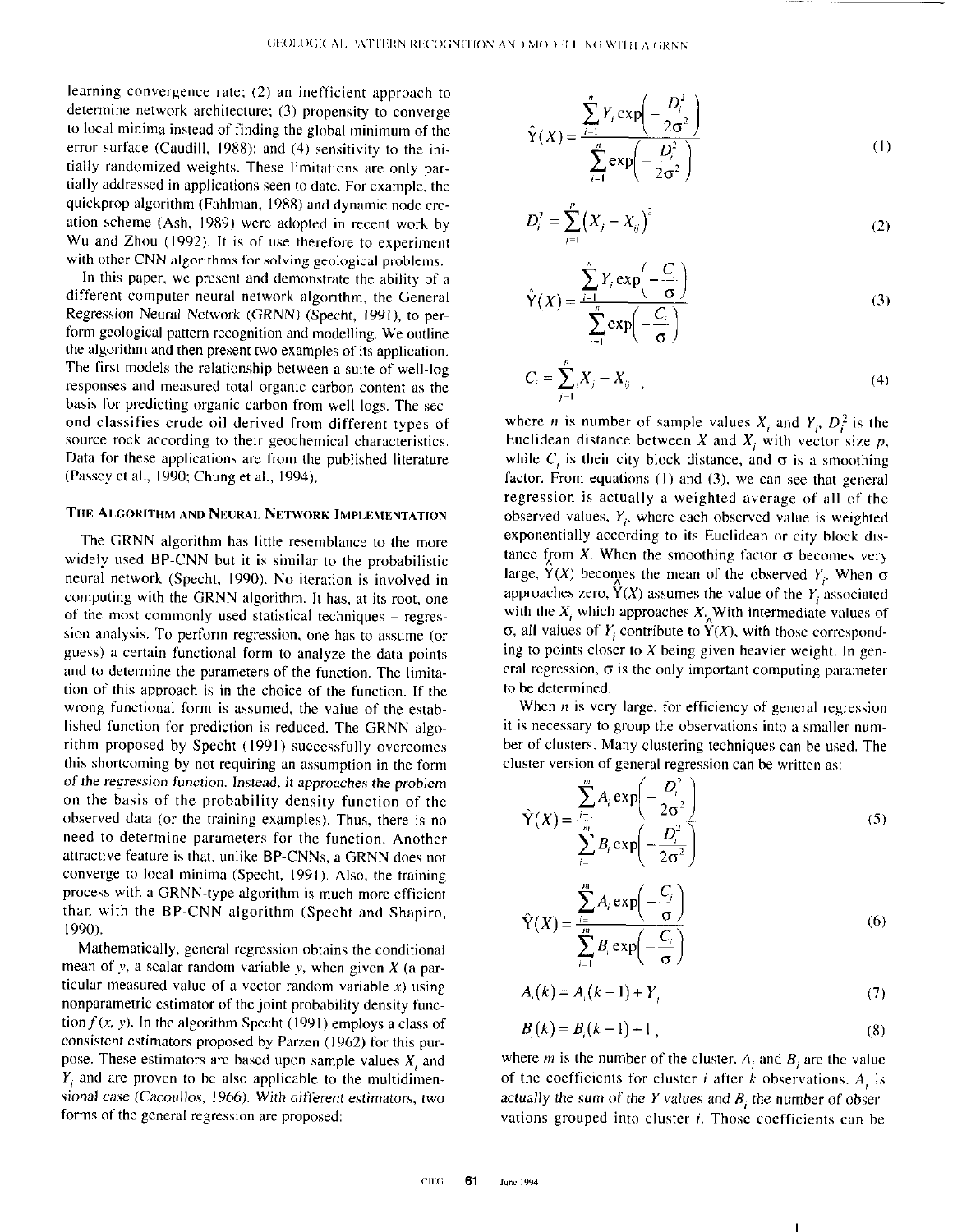determined in one pass through the observed samples. A very simple clustering method is to set a single radius,  $r$ , with certain information from the data set. The first date point is arbitrarily taken as the first cluster centre. If the second data point has a distance from this cluster centre less than  $r$ , the first cluster centre is updated with equations (7) and (8); otherwise, the second data point becomes a new (second) cluster centre. Each future data point from the data set is processed in this way.

In terms of computer neural network technique, a GRNN constructed on the basis of equations  $(5)$ ,  $(7)$  and  $(8)$  or  $(6)$ ,  $(7)$  and  $(8)$  consists of four layers (Figure 1). The input layer provides all of the scaled input variables  $(X)$  and is fully connected to the pattern layer. The weights of each pattern unit that connect to the input layer actually represent a cluster centre in a multidimensional space. The  $A$  and  $B$  coefficients associated with these clusters serve as the weights connecting the pattern layer and the summation layer. The unit(s) in output layer receive results from the summation units and then calculate the output.

For training examples  $(X_1, Y_1, ..., X_n, Y_n)$  with the X vector size being  $p$  and the Y vector size  $q$ , the number of input units is equal to  $p$ , the number of output units  $q$  and the number of summation units  $q+1$ . It should be noted that only one summation unit uses the  $B$  coefficients as the connecting weight, which can be called the  $B$  unit, while all other summation units use the  $A$  coefficient as the weight, which can be called the A unit. The number of pattern units depends on the structure of the training data set and the clustering technique employed in the training.

As we mentioned earlier, the smoothing factor,  $\sigma$ , is the most important computing parameter for the GRNN's performance. Theoretically, it is not possible to determine the true  $\sigma$  because the underlying parent distribution is not known. However, the optimum  $\sigma$  for a GRNN built from a training data set can be automatically approximated using the "holdout method" (Specht, 1991). This approach starts from an



Fig. 1. The general regression neural network. The size of input layer is  $p$ , pattern layer  $m$ , summation layer  $q+1$  and output layer  $q$ . Note the partial connection between the summation and output layers.

estimated (or guessed)  $\sigma$  and builds the network with all but one example from the training data set. The network is then tested by the remaining example. Each training example in the data set is held once for testing with a certain  $\sigma$  and a mean square error (MSE) is obtained after one round of holding. With another  $\sigma$  the process is repeated. After using a series of trial  $\sigma$ , the one which is associated with the smallest MSE is taken as the optimum  $\sigma$  for the training data set. Then all of the examples in the data set are used to build the final GRNN. The "holdout method" tends to increase the computing time; however, it is more objective.

When a trained GRNN such as the one in Figure 1 is used for prediction, its response to an input pattern  $(X)$  can be explained as follows. The Euclidean or city block distances of the input pattern from each pattern unit are calculated through subtracting each input element from the corresponding weight. The distances from each pattern unit are fed with the smoothing factor into a nonlinear activation function (e.g., an exponential function), in a manner specified by either equation (S) or (6). Then the summation units perform dot product between the weights  $[A]$  and  $B$  coefficients in Equations  $(7)$  and  $(8)$ ] and the output signals from the pattern units (i.e., the activation results). The output from each  $\vec{A}$  summation unit divided by that from the  $\vec{B}$  unit then go to the corresponding output unit as the final GRNN response.

## **APPLICATIONS**

Major attractions of the GRNN algorithm are that it will not converge to a local minimum (Specht, 1991) and, furthermore, it is not necessary to determine the network architecture. The single important parameter,  $\sigma$ , can be automatically determined during training. In addition, GRNNs need fewer examples than BP-CNNs to be properly trained. Therefore, GRNNs are an attractive and promising alternative to BP-CNNs for use in geosciences. The following two examples illustrate the usefulness of GRNN.

Further explanation is warranted on how the radius of influence is determined. The program first calculates all of the distances among the data points in the training set and finds the difference between the maximum and minimum interdata distance. If the training data set is small ( $N \le 50$ ), the minimum distance plus  $5\%$  of the difference is taken as the radius of intluence for clustering; if the training data set is large ( $N > 50$ ), the minimum distance plus 10% of the difference is taken as the radius. We also experimented with different types of distance (Euclidean versus city block). In the later discussion, the use of equation (5) in training and testing is referred to as mode I and the use of equation (6) as mode 2.

Although the GRNN technique is able to handle cases when  $Y$  is a vector, both of our examples have only one value to be predicted. In both cases, the training process has employed the most simple form of clustering methods as explained earlier.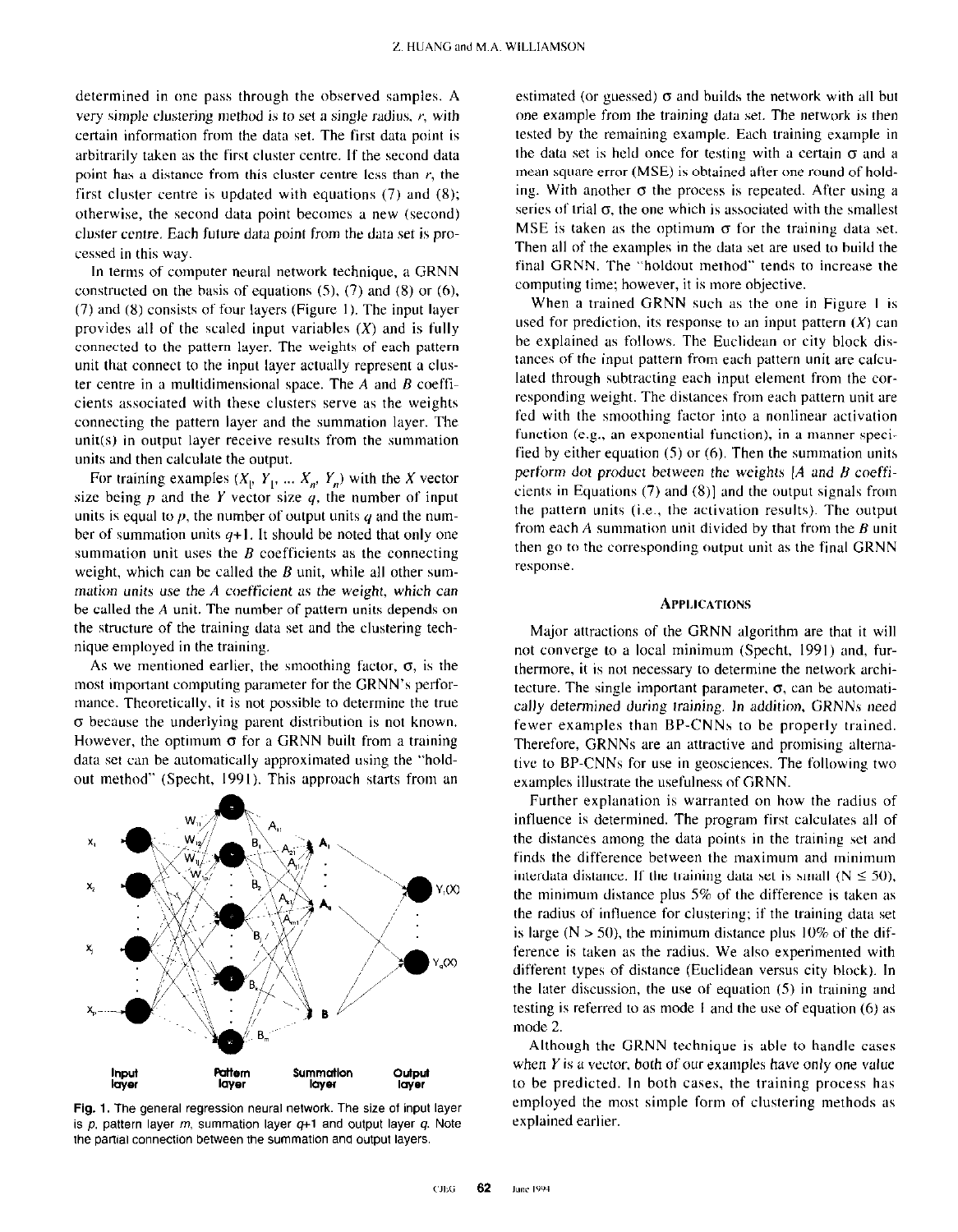# Example 1: Predicting rock's total organic carbon from well logs

There have been many attempts to identify source rock intervals and estimate their total organic carbon (TOC) from well logs (e.g., Schmoker and Hester, 1983, 1989; Meyer and Nederlof, 1984: Herron and Le Tendre, 1990). Estimating the geochemical nature of rocks from well-log information in the absence of cores can provide greater stratigraphic resolution than laboratory measurements. This information helps in understanding the distribution of organic matter and the processes controlling its deposition and preservation.

Of numerous attempts, the  $\Delta$ logR method proposed by Passey et al. (1990) seems to be more successful. The  $\triangle I$ logR method is a simple model of the relationship between the responses of resistivity log, a porosity log (sonic, density or ncutron porosity). and rock's TOC. This method is compatible with Archie's law (Archie, 1942) and has been calibrated by drilling sample data. The usefulness of the  $\triangle logR$  method was recently demonstrated in its application to the Egret Member source rock in the Jeanne d'Arc Basin, offshore Eastern Canada (Huang et al., 1994). Drawbacks in using this method are the need to determine baseline values on the well logs, which is a subjective process, and the need to know levels of maturity (LOM) for the interval of interest. LOM can be difficult to determine, especially during the early stage of exploration.

Using a published data set (Passey et al., 1990), we modelled the relationship between well-log responses and TOC content with a GRNN. The data set consists of measured TOC for several exploration wells (locations were not indicated in the original source of data) and their corresponding gamma ray, resistivity and sonic log response (see Appendix I). The total number of data points is I 12. As these data are mostly from source rock intervals, patterns from nonsource rock intervals are also necessary in order to provide a set of comprehensive training exanpies. Resistivity and sonic responses for sandstone, limestone,

dolomite and claystone containing negligible  $TOC$  (0 - 0.8)  $wt.\%$ ) at different depth ranges (associated with varying porosity values) were estimated. This was done with a combination of sediment compaction curves (Sclater and Christie. 1980) for estimating porosity at depth. the Wyllic equation (Wyllie et al.. 1958) for sonic traveltime, and the Archie equation (Archie, 1942) and the Waxman-Smith equation (Waxman and Smith, 1968) for resistivity.

We extracted 23 data points from the observational data (Passey et al., 1990) for use in the testing data set. The remaining of the obsewational data were combined with the theoretical well-log responses of nonsource rocks to make the training deta set.

After being trained in mode 1, the GRNN found an optimal  $\sigma$ of 0.03 from a starting  $\sigma$  of 0.5 (Figure 2a). The resultant GRNN has 43 pattern units. After being trained in mode 2, the GRNN found an optimal  $\sigma$  (0.1) from a starting  $\sigma$  (0.5) (Figure 2a) and the GRNN has 39 pattern units. Both of the GRNNs trained in dil'ferent modes give excellent prediction of TOC in response to the 23 testing data points (Figure 3a, b). In terms of the slope of fitting line and the correlation coefficient, it seems that the choice of distance calculation methods has little effect on the performance of the trained GRNN. One of the major benefits of using the trained GRNN for obtaining continuous TOC curves in areas where these training examples are derived is that there is no need to determine the rocks' LOM and well-log baseline values.

For comparison, we used the more common BP-CNN technique. Through several trial runs, we decided that the network architecture with a 4-unit input layer, a 4-unit hidden layer and a 1-unit output layer achieved the best generalization. The prediction (Figure 3c) is slightly better than the prediction by GRNN, as the slope of the fitting line is nearer to  $45^\circ$  and visually the points between 2 and 4 wt. $%$  are more correlatable than those in Figure 3a and 3b. This occurs because for





Fig. 2.  $\sigma$ -MSE curves: (a) example 1; (b) example 2.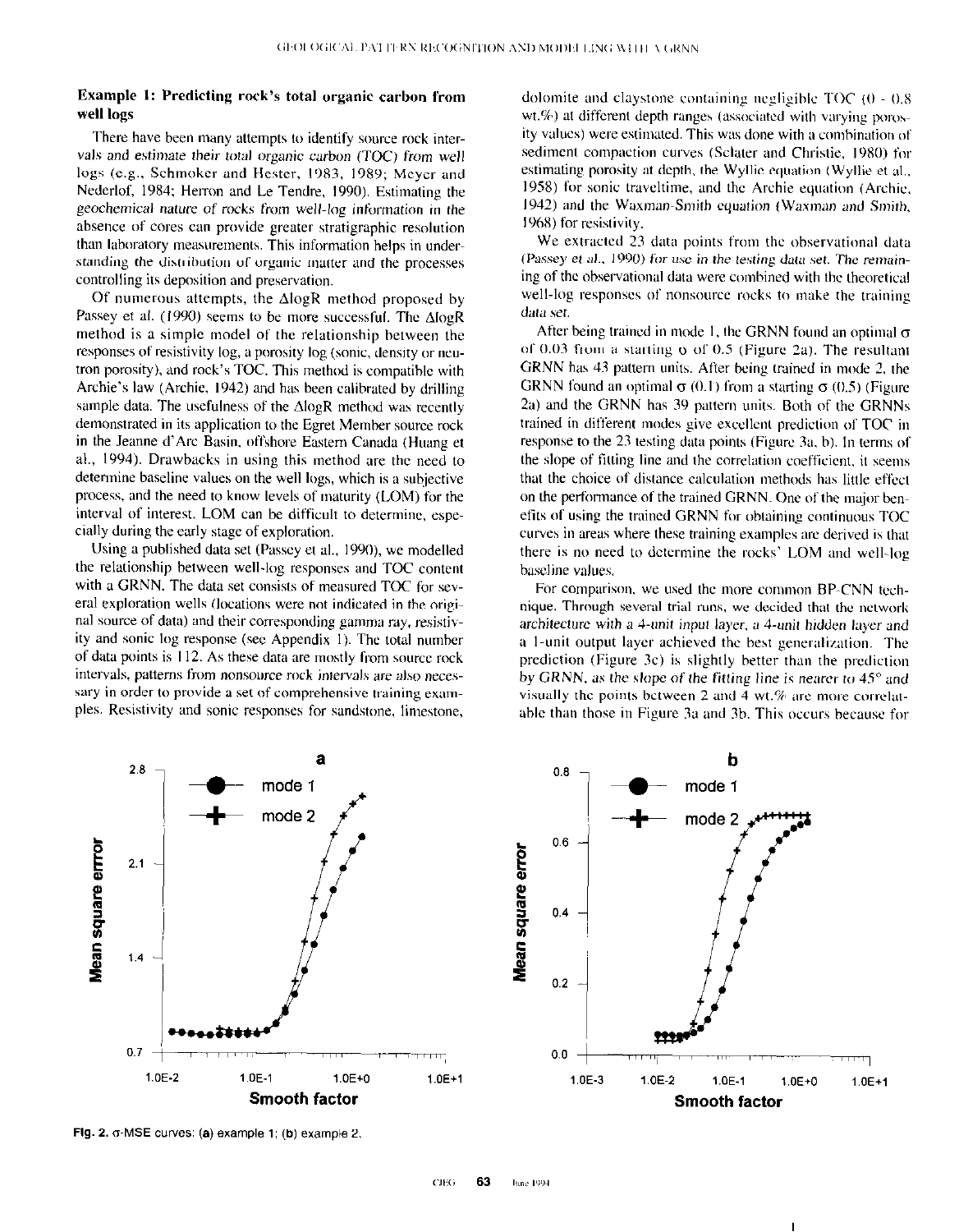

Fig. 3. Crossplots of measured TOC and predicted TOC: (a) prediction with the GRNN trained in mode 1; (b) prediction with the GRNN trained in mode 2; (c) prediction with a BP-CNN (1 hidden layer of four units); (d) prediction with the equation from multiple linear regression.

the BP-CNN training we used a rather small value to update the weights. That small value and the iterative process in BP-CNN training resulted in slightly smaller errors in predicting TOC in the  $2 - 4$  wt.% range. Several runs of training indicate that the architecture and the training parameters we used do make the network converge to the global minimum. However, much more time and effort were involved to determine the architecture of the BP-CNN and the training parameters. With our example 1, one training run with a GRNN using the "holdout" method in order to automatically find the optimal  $\sigma$  takes 1 minute and 26 seconds on a SPARC IO SUN workstation. and only one training run is needed. If the user provides the  $\sigma$  value, it only takes I second to finish the training with a GRNN. With a BP-CNN, one training run takes 2 minutes and 42 seconds on the sane machine. and usually several runs are needed to ensure satisfactory results.

Using the same training data set, we established a predictive equation through multiple linear regression analysis (Davis, 1986). When the linear predictive equation was applied to the testing data set, the prediction (Figure 3d) is poorer than those made by the GRNNs (Figure 3a, b) and the BP-CNN (Figure 3c). This can be explained by the fact that the relationship between rock's TOC and well-log responses is nonlinear.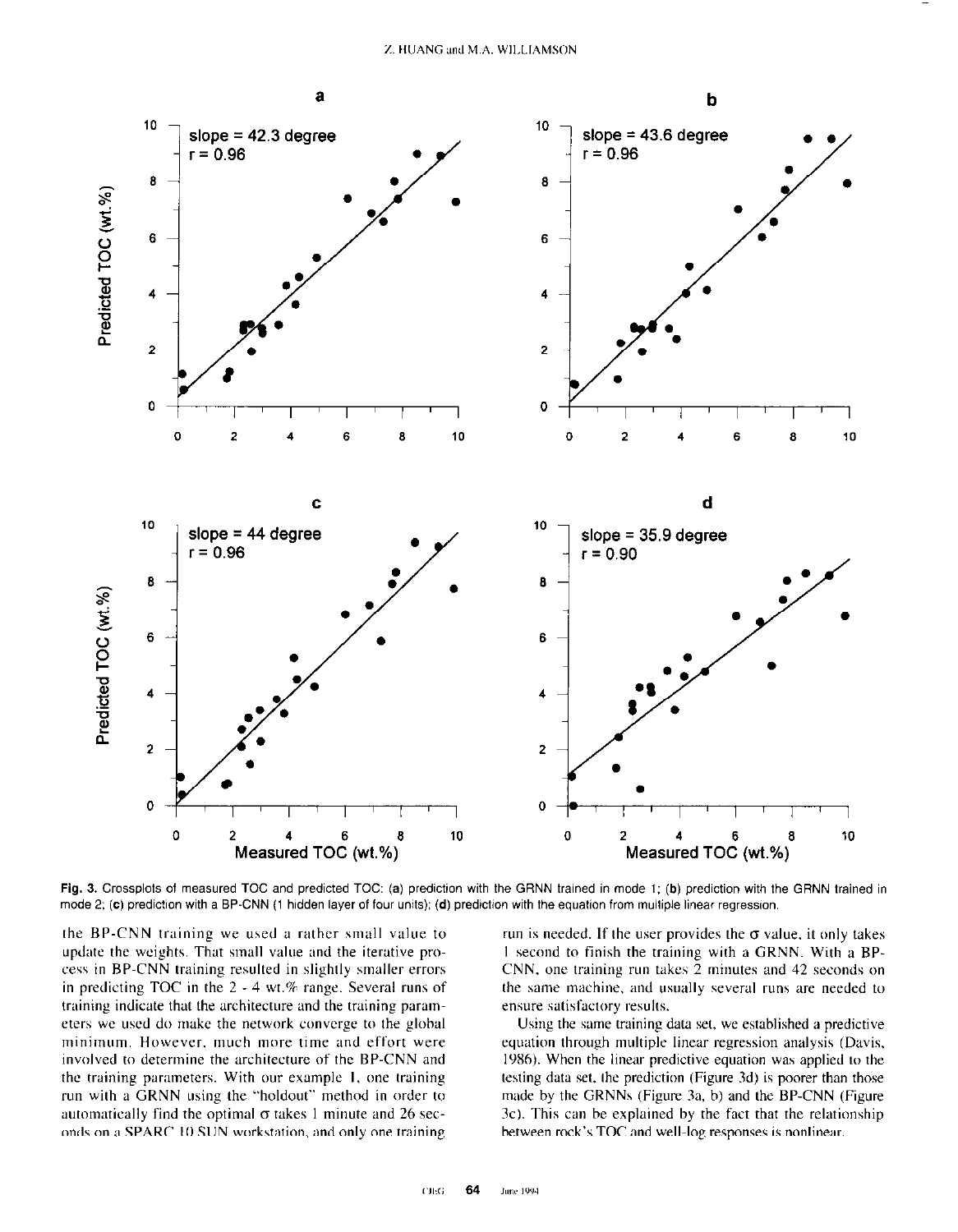

Fig. 4. Carbon isotopic profiles of three different types of crude oil from 16 basins around the world (data compiled by Chung et al., 1990). Cross stands for carbonate oil, circle for deltaic oil and diamond for marine shale oil. (a) Profiles for training the GRNN (N = 49). (b) Profiles for testing the training of the trained GRNN (N = 20). Note some profiles for this purpose are incomplete patterns.

source rocks to oil found in giant hydrocarbon accumulations (Chung et al., 1994). A carbon isotopic profile is a plot of can be generalized as a pattern recognition problem. carbon isotopic ratios of eleven crude oil distillation frac-Identification of source rock type is important for correlating tions and the residuum against the fraction number. Each oils and for understanding the history of the source rocks' fraction represents a 25°C increment in the temperature maturation, hydrocarbon expulsion and migration. Usually range of 50 to 300°C (Figure 4). crossplots between API gravity. sulfur content. pristane/phy- Chung et al. (1994) studied 69 carbon isotopic profiles of tane  $(Pr/Ph)$  ratio and ratio of the saturated-to-aromatic non- crude oil of different types (carbonate oil, marine share oil volatile hydrocarbon (SAT/ARO) can be used for classification and deltaic oil) from I6 basins around the world (Figure 4).

**Example 2: Pattern recognition of source characteristics** of oil genesis (i.e., marine, deltaic or carbonate) (Schoell, of marine oils 1984; Sofer, 1984; Chung et al., 1994). Alternatively, a new Identification of the relative contributions of a number of procedure using carbon isotopic profiles can be employed

 $\mathbf{I}$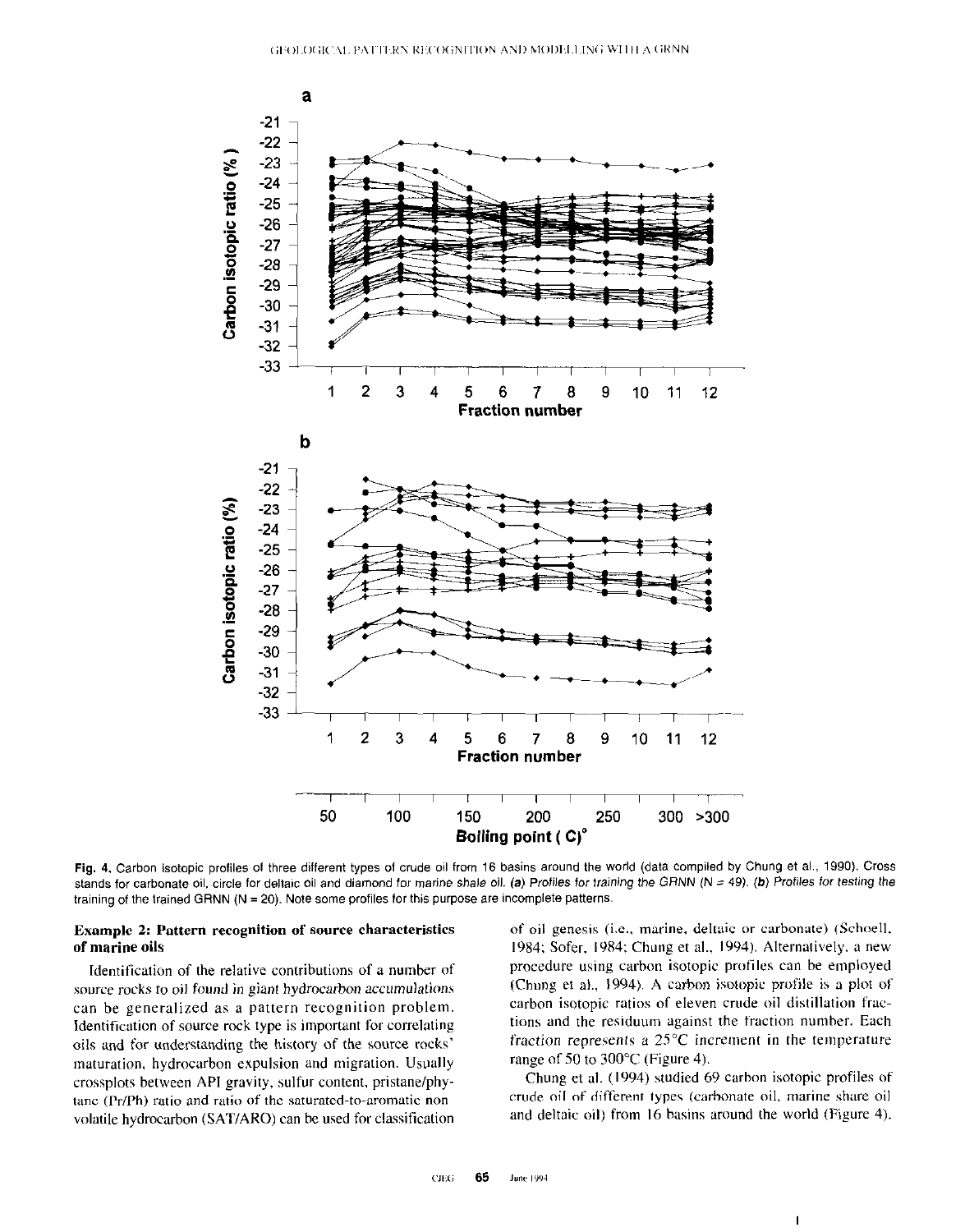They summarized the characteristics of each profile type and offered an explanation of the differences. As shown in Figure 4, there are differences among the three types of carbon isotopic profile, hut overlaps among them are also obvious. If a profile from a crude oil sample of unknown source rock is plotted on top of this diagram, it may not he easy to detrrmine its type. To classify crude oil in a consistent and automatic manner, we used 49 complete profiles from the data set shown in Figure 4a to train a GRNN. Another 20 profiles shown in Figure 4h, including seven incomplete ones with the ratios of the first and second fractions missing, are used to test the trained GRNN. After being trained in mode I, the GRNN found an optimal  $\sigma$  (0.02) from a starting estimated  $\sigma$ (0.5) (Figure 2h) with I7 pattern units. After being trained in mode 2, the GRNN found an optimal  $\sigma$  (0.013) from a starting estimated  $\sigma$  (0.5) (Figure 2b) with 19 pattern units. When the trained GRNN are fed with testing profiles, they give very good classification for these profiles (Table 1), compared to human classification which is based on such independent geochemical data as API gravity, sulfur content, Pr/Ph and SAT/ARO ratios (Chung et al., 1994). Both of the GRNNs trained in different modes misclassified only one testing profile out of the 20 cases and this one is incomplete. Of the seven incomplete patterns, the GRNN is able to give correct answers for six. Considering the small size of the training data set, the GRNN's pattern recognition ability for the application is very powerful. Also, its ability to recognize incomplete patterns is particularly useful for solving some geological problems which may not be handled with conventional pattern recognition approaches or the BP-CNN.

|  |  |                                        |  | <b>Table 1.</b> Comparison between human and GRNN classifications of |  |
|--|--|----------------------------------------|--|----------------------------------------------------------------------|--|
|  |  | the testing carbon isotopic profiles * |  |                                                                      |  |

| Profile No.** | Human | GRNN (mode 1) | GRNN (mode 2) |
|---------------|-------|---------------|---------------|
| 1             |       | 1.001435      | 1.000000      |
| 2             |       | 1.000526      | 1.000000      |
| 7             |       | 1.000131      | 1.000000      |
| 12            |       | 1.000038      | 1.000000      |
| 17            |       | 1.000001      | 1.000000      |
| 22            | з     | 3.000000      | 3.000000      |
| 25            | з     | 1.966177      | 2.000001      |
| 28            | з     | 2.887807      | 2.999974      |
| 33            | 3     | 3.000000      | 3.000000      |
| 38            | 3     | 2.998791      | 3.000000      |
| 40            | 3     | 2.998169      | 3.000000      |
| 44            | 2     | 2.000000      | 2.000000      |
| 46            | 2     | 2.000000      | 2.000000      |
| 50            | 2     | 2.000000      | 2.000000      |
| 55            | 2     | 2.000000      | 2.000000      |
| 60            | 2     | 2.000000      | 2.000000      |
| 65            | 2     | 2.000001      | 2.000001      |
| 66            | 2     | 2.000001      | 2.000001      |
| 68            | 2     | 2.000001      | 2.000001      |
| 69            | 2     | 2.000001      | 2.000001      |

 $*$  1 = carbonate oil; 2 = marine shale oil; 3 = deltaic oil.

\*\* same as numbered in Table 1 of Chung et al. (1994).

## **CONCLUDING REMARKS**

The simple GRNN algorithm permits a more efficient CNN than the BP-CNN. With GRNN, it is not necessary to determine the architecture of the network and several parameters through tedious trial runs. If automatic searching of the smoothing factor  $(\sigma)$  is not needed, a GRNN can be trained in just one pass and in a much reduced time. Even if automatic searching for optimal  $\sigma$  is activated, a GRNN is still more computationally efficient than a BP-CNN. More importantly, GRNN will not converge to local minima. One of our examples shows that, with increasing computational time and hy not converging to a local minimum, the BP-CNN made a slightly better prediction than the GRNN. With more complex problems, it would be safer and more efficient to use a GRNN.

We have applied the GRNN to two geological problems. It performs well with a small number of training data sets (example 2) and it appears that the choice of distance calculation methods is not important to the performance of the trained GRNN. Our trained GRNN is able to rccognize incomplete patterns successfully. Although limited. our applications indicate that GRNN is a good alternafivc to the more widely used BP-CNN and promises vast potential as a tool for solving geological problems of variety of types.

## **REFERENCES**

- Agterberg, F.P. and Bonhan-Carter, G.F., Eds., 1990, Statistical applications in the earth sciences: Geol. Surv. Can., Paper 8909, 588p.
- and Griffiths, C.M., 1991, Computer applications in stratigraphy 1989/1990: a review: Computer and Geosciences 17, 1105-1118.
- Archie, G.E., 1942, The electrical resistivity log as aid in determining some reservoir characteristics: Trans. Soc. Petr. Eng., Am. Inst. Min., Metall. Petr. Eng. 146, 54-62.
- Ash, T., 1989, Dynamic node creation in backpropagation networks: ICS Rep. 8901, Institute of Cognitive Science, Univ. of California, San Diego, La Jolla, California, 11p.
- Baldwin, J.L., Otte, D.N. and Wheatley, C.L., 1990, Application of neural network to problem of mineral identification from well logs: The Log-Analyst 3, 279-293.
- Cacoullos, T., 1966, Estimation of a multivariate density: Ann. Inst. Sattist. Math. (Tokyo) 18, 179-189.
- Caudill, M., 1988, Neural networks primer: Part III: AI Expert, June 1988, 53-59.
- Chung, It.M., Claypool. G.E.. Rouncy. M.A. and Squires. K.M.. 1994. Source characteristics of marine oils as indicated by carbon isotopic ratios of volatile hydrocarbons: Bull. Am. Assn. Petr. Geol. 78, 396-408.
- Davis, J.C., 1986, Statistic and data analysis in geology, 2nd ed.: John Wiley & Sons, Inc., 646p.
- Fahlman, S.E., 1988, Fast learning variations on backpropagation: an empirical study, in Touretzky, D.S., Hinton, G. and Sejnowski, T., Eds., Proc. 1988 connectionist models summer school: Morgan Kaufmann Publ., 38-51
- Herron, S. L. and Le Tendre, L., 1990, Wireline source-rock evaluation in the Paris Basin, in Huc, A.Y., Ed., Organic facies: Am. Assn. Petr. Geol., Studies in Geology No. 30, 57-71.
- Hertz, J., Krogh, A. and Palmer, R.G., 1991, Introduction to the theory of neural computation: Addison-Wesley Publ. Co., 327p.
- Huang, Z., Williamson, M.A., Fowler, M. and McAlpine, K.D., 1994, Predicted and measured petrophysical and geochemical characteristics of the Egret Member oil source rock. Jeanne d'Arc Basin, offshore eastern Canada: Marine and Petr. Geol. 11, 294-306.
- Meyer, B.L. and Nederlof, M.H., 1984, Identification of source rocks on wireline logs by density/resistivity and sonic transit time/resistivity crossplots: Bull. Am. Assn. Petr. Geol. 68, 121-129.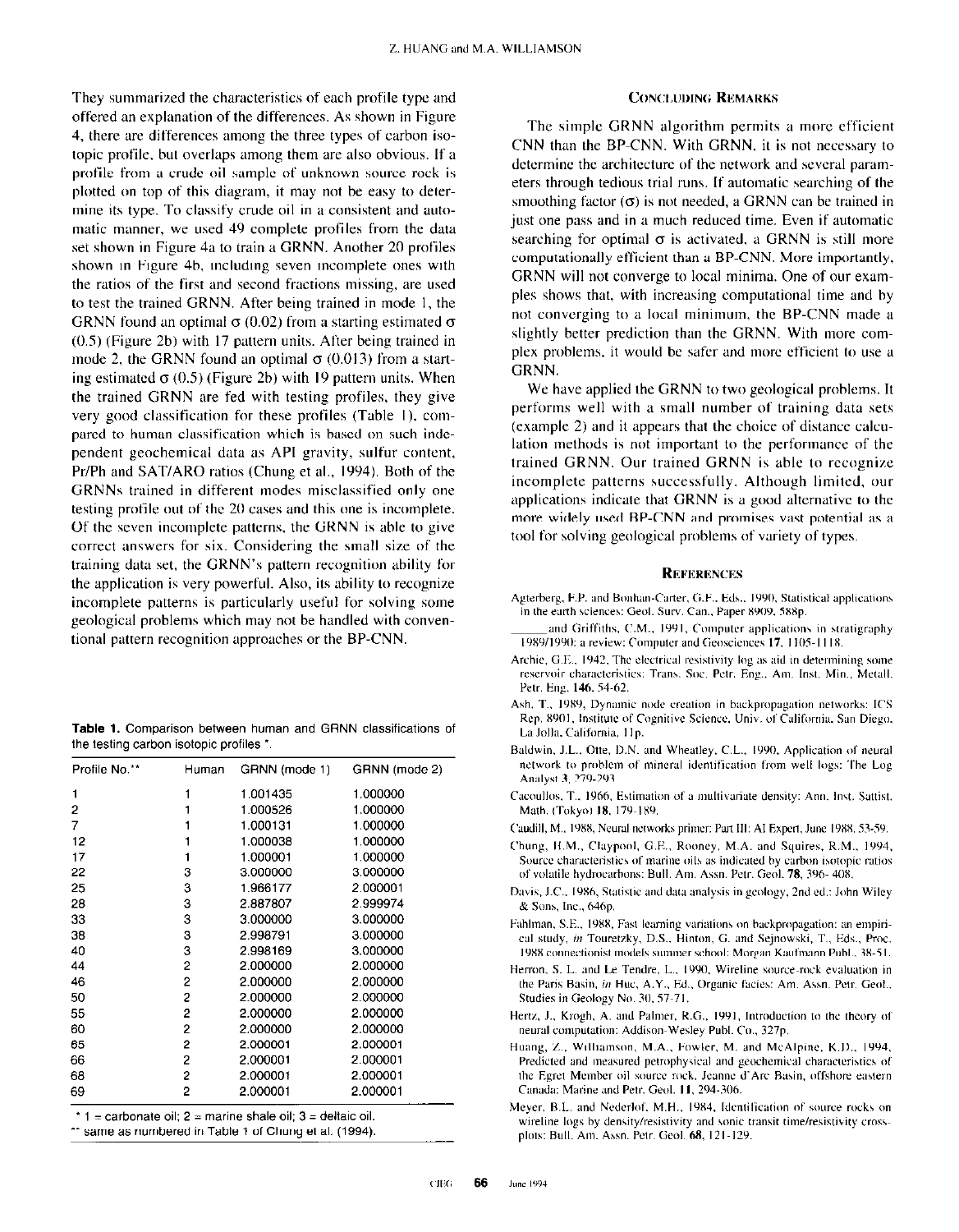- Osborne, D.A., 1992, Neural networks provide more accurate reservoir permeability: Oil and Gas J., Sept. 28, 80-83.
- Parzen, E., 1962, On estimation of a probability density function and mode: Ann. Math. Stat. 33, 1065-1076.
- Passey, Q.R., Creaney, S., Kulla, J.B., Moretti, F.J. and Stroud, J.D., 1990, A practical model for organic richness from porosity and resistivity logs: Bull. Am. Assn. Petr. Geol. 74, 1777-1794.
- Pulli, J.J. and Dysart, P.S., 1990, An experiment in the use of trained neural networks for regional seismic event classification: Geophys. Res. Lett. 17, 977-980.
- Rogers, S., Fang, J.H., Karr, C.L. and Stanley, D.A., 1992, Determination of lithology from well logs using a neural network: Bull. Am. Assn. Petr. Geol. 76, 731-739.
- Rumelhart, D.E., Hinton, G.E. and Williams, R.J., 1986. Learning internal representations by error propagation, in Rumelhart, D.E. and McClelland, J.L., Eds., Parallel distributed processing: v. 1, foundations, M.I.T. Press, 318-362
- Schmoker, J.W. and Hester, T.C., 1983, Organic carbon in Bakken Formation, United States portion of Williston basin; Bull. Am. Assn. Petr. Geol. 67, 2165-2174.
- , 1989, Oil generation inferred from formation resistivity and - Bakken Formation, Williston basin, North Dakota: Trans., 30th Ann. Logging Symp., Soc. Prof. Well Log Analysts, paper H.
- Schoell, M., 1984, Stable isotopes in petroleum research: Advances Petr. Geochem. 1, 215-245.
- Sclater, J.G. and Christie, P.A.F., 1980, Continental stretching; an explanation of the post-mid-Cretaceous subsidence of the central North Sea Basin: J. Geophys. Res. 85, 3711-3739.
- Simaan, M. and Aminzadeh, F., Eds., 1989, Artificial intelligence and expert systems in petroleum exploration: Advances in geophysical data processing, v. 3: JAI Press Inc.
- Sofer, Z., 1984, Stable carbon isotopic compositions of crude oils: application to source depositional environments and petroleum alteration: Bull. Am. Assn. Petr. Geol. 68, 31-49.
- Specht, D.F., 1990, Probabilistic neural networks: Neural Networks 3, 109- $118.$
- 1991, A general regression neural network: Inst. Electr. Electron. Eng., Trans. on Neural Networks 2, 568-576.
- and Shapiro, P.D., 1990, Training speed comparison of probabilistic neural networks with back-propagation networks: Proc., Internat. Neural Networks Conf. (Paris, France), v. 1, 440-443.
- Stephen, J.J., 1990, Neural network design and the complexity of learning: M.I.T. Press, 150p
- Wang, L.X., 1992, A neural detector for seismic reflectivity sequences: Inst. Electr. Electron, Eng., Trans. on Neural Networks 3, 338-340.
- Waxman, M.H. and Smith, L.J.M., 1968, Electrical conductivities in oilbearing shaly sands: J. Soc. Petr. Eng., June 1968, 107-122.
- Wu, X. and Zhou, Y., 1992, Reserve estimation using neural network techniques: Computer and Geosciences 19, 567-575.
- Wyllie, M.R.J., Gregory, A.R. and Gardner, G.H.F., 1958, An experimental investigation of factors affecting elastic wave velocities in porous media: Geophysics 23, 459-493

#### **APPENDIX 1**

Data for modelling relationship between well-log responses and TOC (from Passey et al., 1990).

| Depth                   | Gamma | Resistivity | Sonic   | TOC     |   |
|-------------------------|-------|-------------|---------|---------|---|
| (m)                     | (API) | $(ohm-m)$   | (us/ft) | (wt. %) |   |
| <b>Well A (LOM 6-7)</b> |       |             |         |         |   |
| 2249                    | 171   | 0.93        | 133     | 9.31    |   |
| 2252                    | 175   | 0.97        | 131     | 10.24   |   |
| 2255                    | 195   | 0.95        | 132     | 9.59    |   |
| 2262                    | 183   | 079         | 135     | 8.2     |   |
| 2268                    | 187   | 0.78        | 138     | 8.78    |   |
| 2274                    | 181   | 0.85        | 132     | 8.47    |   |
| 2278                    | 185   | 0.59        | 140     | 9.3     |   |
| 2297                    | 146   | 0.49        | 134     | 6.16    |   |
| 2307                    | 153   | 0.55        | 133     | 6.32    |   |
| 2313                    | 145   | 0.77        | 123     | 5.94    |   |
| 2321                    | 141   | 0.64        | 129     | 6       | * |
| 2324                    | 150   | 06          | 130     | 7.04    |   |
| 2329                    | 154   | 0.65        | 132     | 9.5     |   |
| 2336                    | 160   | 0.73        | 117     | 5.82    |   |
| 2339                    | 159   | 0.67        | 130     | 9.49    |   |
| 2342                    | 154   | 0.68        | 131     | 7.66    |   |
| 2347                    | 157   | 0.81        | 131     | 9.8     |   |
| 2353                    | 156   | 1.02        | 136     | 11.3    |   |
| 2362                    | 151   | 0.77        | 130     | 7.76    |   |
| 2385                    | 120   | 1.08        | 124     | 6.04    |   |
| 2394                    | 116   | 1.19        | 116     | 2.42    |   |
| 2414                    | 72    | 0.97        | 103     | 1.82    |   |
| 2426                    | 103   | 0.83        | 106     | 2.02    |   |
| 2435                    | 99    | 0.73        | 104     | 2.8     |   |
| Well B (LOM 7-8)        |       |             |         |         |   |
| 2950                    | 145   | 6.12        | 126     | 9.3     |   |
| 2950                    | 150   | 3.82        | 125.6   | 7.8     |   |
| 2952                    | 172   | 378         | 122.6   | 8.75    |   |
| 2953                    | 189   | 29          | 109.6   | 6.15    |   |
| 2954                    | 156   | 2.76        | 105.6   | 6.35    |   |
| 2955                    | 168   | 2.78        | 110.6   | 6.85    |   |
| 2956                    | 178   | 3.51        | 121.6   | 10.1    |   |
| 2957                    | 166   | 3.34        | 123.6   | 8.75    |   |
| 2958                    | 159   | 3.19        | 114.6   | 3.25    |   |
| 2964                    | 109   | 3.49        | 108.6   | 5.55    |   |
| 2967                    | 113   | 3.49        | 112.6   | 5.6     |   |
| 2967                    | 107   | 3.92        | 110.6   | 4.28    |   |
| 2967                    | 96    | 5.34        | 82.6    | 3.8     |   |
| 2968                    | 67    | 6.93        | 73.6    | 3.12    |   |
| 2970                    | 107   | 2.67        | 101.6   | 1.38    |   |
| 2973                    | 75    | 1.7         | 88.6    | 0.84    |   |
| 2973                    | 72    | 1.73        | 88.6    | 1.73    |   |
| 2974                    | 63    | 2.07        | 79.6    | 1.29    |   |
| 2975                    | 65    | 2.37        | 90.6    | 1.69    |   |
| 2984                    | 57    | 1.65        | 85.6    | 1.15    |   |
| Well C (LOM 7)          |       |             |         |         |   |
| 2688                    | 166   | 4.68        | 110     | 9.88    |   |
| 2709                    | 158   | 3.42        | 109     | 9.1     |   |
| 2729                    | 148   | 457         | 99      | 8.62    |   |
| 2747                    | 169   | 2 33        | 114     | 8.54    |   |
| 2753                    | 179   | 2.03        | 115     | 8.18    |   |
| 3771                    | 187   | 2.96        | 114     | 9.18    |   |
| 2792                    | 119   | 2.68        | 108     | 7.5     |   |
| 2817                    | 126   | 2.1         | 94      | 3.82    |   |
| 2827                    | 109   | 2.58        | 84      | 3.54    |   |
| 2831                    | 157   | 3.09        | 102     | 5.4     |   |
| Well D (LOM 9)          |       |             |         |         |   |
| 2090                    | 84    | 5.77        | 82      | 2.13    |   |
| 2120                    | 60    | 9.6         | 68      | 0.36    |   |
|                         |       |             |         |         |   |